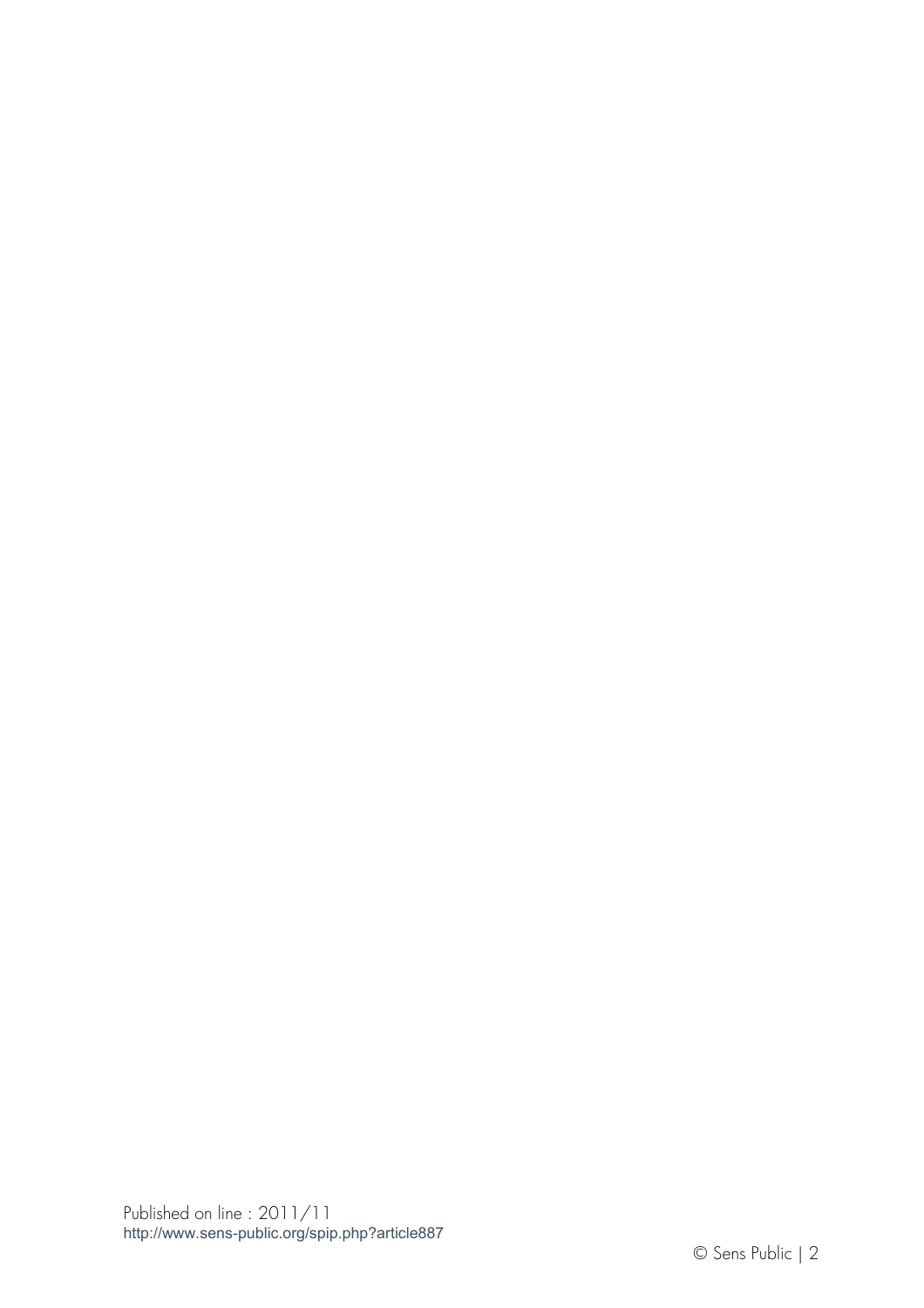## The Gini out of the bottle An interview with Branko Milanovic<sup>[2](#page-2-0)</sup>

Conducted by Niels Planel

SP – Where does your interest in the topic of inequality come from?

BM – Since high school, and even elementary school, I was always interested in social issues. I selected economics precisely because of that: it was a social science, it dealt with probably one of the most important questions of the time: how to increase incomes of the people, how to allow them to live better lives, in larger apartments, with access to hot water and heating, better paved streets, cleaner sidewalks.

I studied in the then-Yugoslavia, which had very high rates of growth, people 's welfare (including that of my own family) was improving every year, and achieving rates of growth of 7-10 percent per year seemed almost normal. I liked empirical economics, and chose statistics (within the economics department). In statistics, one of course works a lot with distributions. Then suddenly the two interests that I kept, as it were, in separate compartments of my brain, interest in social matters, and in numbers, came together.

I was quite fascinated (I was around 20-21 then), when I first learned about the Gini coefficient and Pareto and lognormal distributions, and began trying to see if the few income data that I had would fit the curve. It was a time when you used plain paper, pen and hand-held calculator to compute the size of each group, their share of total income and then to apply a statistical function to see whether it fits the numbers or not. It seemed to me that somehow the secret of how money is distributed between people, or the secret of how societies are organized would unfold in front of me. I spent many nights going over these numbers. I often preferred it to going out with friends.

<span id="page-2-0"></span><sup>2</sup> French translation available on line : « Le Gini hors de la bouteille. Entretien avec Branko Milanovic » <http://www.sens-public.org/spip.php?article886>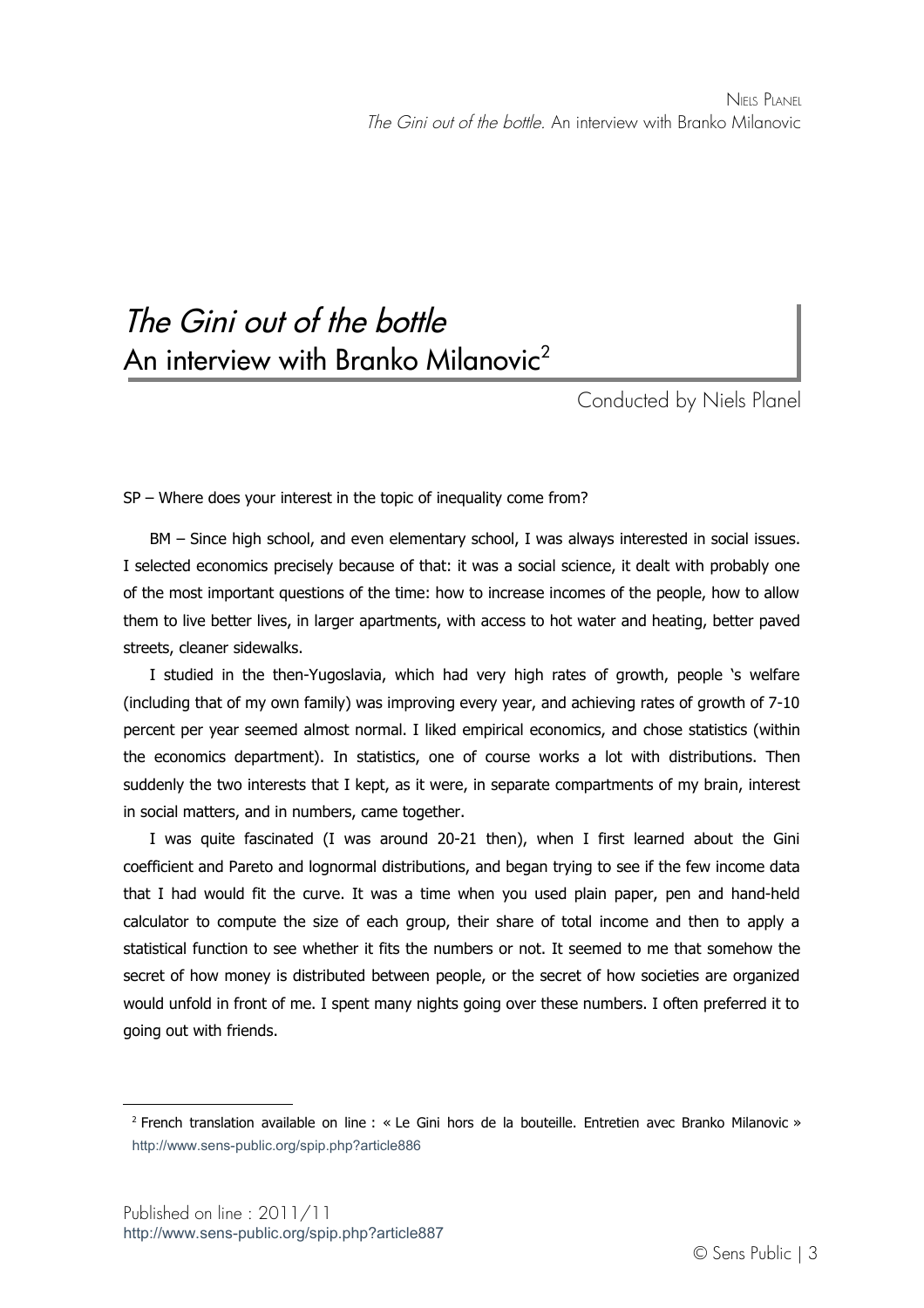SP – How much time did it take you to write your book on inequality and where did you get your inspiration for so many diverse stories (or "vignettes") from? Economists often seem to think in a very abstract fashion. By using examples rooted in people's daily experience (literature, history, etc.), what did you intent to do?

BM – The book was written in less than 100 days, and that includes the days when I could not write because of other things I had to do or was travelling. My best days were when I would write one, and at times even two, vignettes per day. However, all the ideas for the vignettes and the required data already existed. That's why it was possible to write it so quickly. It is during the many years that I was doing more "serious" work, that an idea (which later became a "vignette") would struck me, and I would spend several hours or days thinking and calculating something for which I saw then no clear outlet or way to publish it. The real challenge was to find a format where all these interesting tidbits that I liked, and that people seemed to enjoy when I presented them at lectures, would be brought into a single book. Once I, together with my first editor Tim Sullivan, stumbled upon the present composition, where each topic is opened by a rather serious, more academic, essay and then illustrated by the vignettes, writing the book was easy and really a pleasure. I generally write easily and quickly but it seems to me that I never wrote something as easily. And I think that it shows in the text.

I tried to accomplish two things: to enjoy myself while writing the vignettes, and to show to the readers that many of dry concepts of economics are not about "economic agents" (as people are called in economics) or "rational expectations", or " efficient markets" etc. but about people like themselves, or famous people, or fictional characters. And that they, the readers, have seldom made this transition, that is, realized that economics, and income distribution, is truly about people, about how they make and lose money, how the rich influence political process, about who pays taxes, why countries rise and fall, why always the same football teams win, even about how high inequality might have triggered the current crisis. All of these are, I think, topics that concern us all, frequently on a daily basis, and economists obfuscate them by using an impenetrable jargon.

SP – In France, writers like Victor Hugo and Emile Zola produced an impressive work on the social conditions and inequalities of their era. And one of the most famous vignettes of your book is based on Tolstoy's novel Anna Karenina. You also referred to Jane Austen's Pride and Prejudice... Is literature a tool as efficient as economics to understand, observe and explain inequalities? And if so, is literature still a potent force to sensitize people about inequalities in today's world, or is economics better at doing it?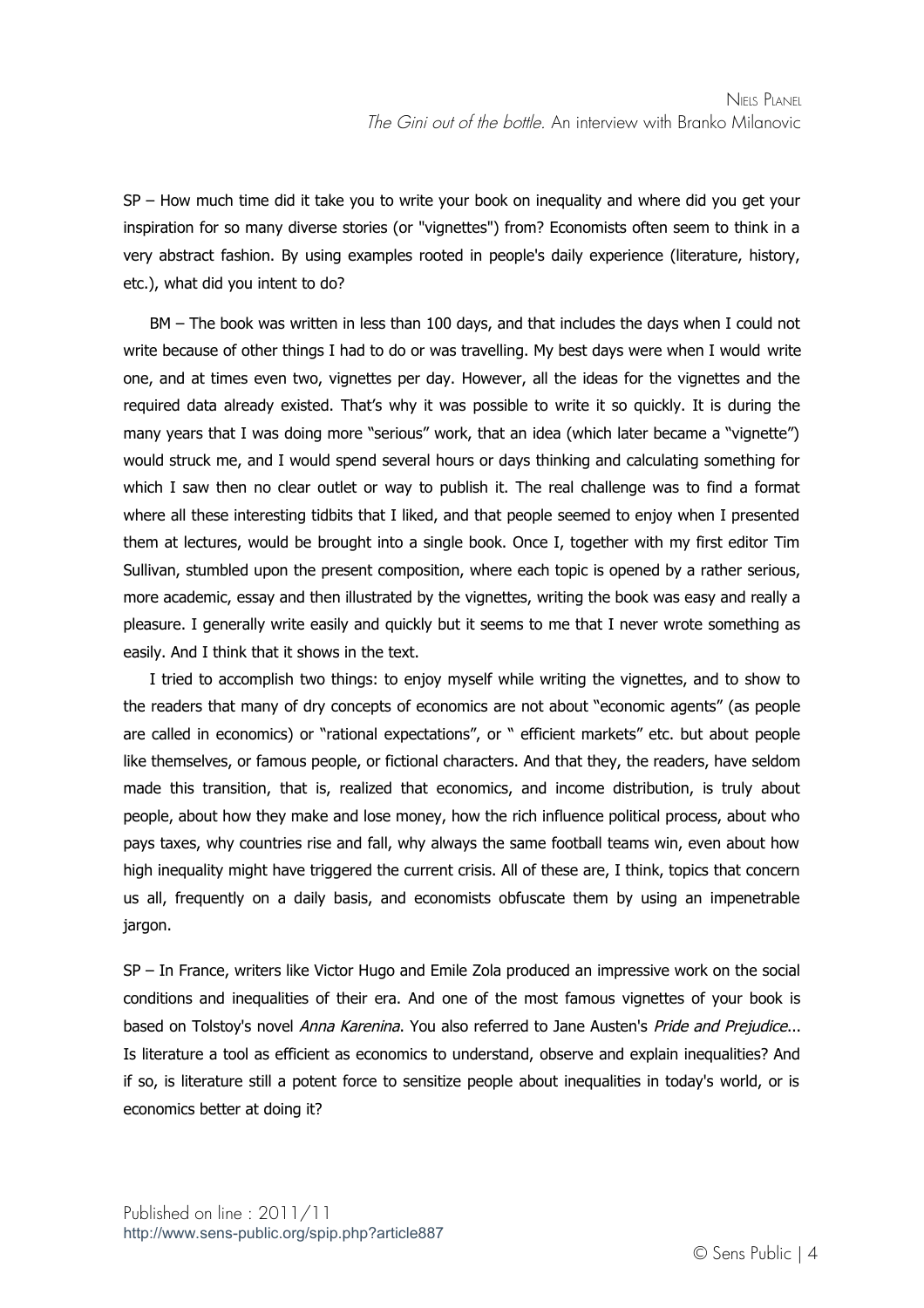BM – The European literature of the 19th century, and French in particular, are a real treasure trove of information on European societies at the time and thus on income distribution. The great novels of that time were concerned to describe societies as they were, to look at individual fates within the overall pattern of social evolution, and since money played such an important role, the books are full of detailed data on incomes, wages, cost of living, prices of things etc. This is true of Victor Hugo (whose books I know less), and of course of Zola and Balzac, or Dickens. I believe that Balzac's Comédie Humaine could be easily converted into an empirical study of income inequality and income mobility of the French society of the time. Balzac indeed saw it as the portrait of a whole society. Pride and Prejudice and Anna Karenina are more limited in their scope (particularly the former), but they focus on something that I found interesting: incomes at the top of the wealth pyramid, huge income differences between the well off and those extremely rich, and on the position of women whose often only path to comfortable or wealthy living was through marriage. This is why marriages and money, 'alliances" or "misalliances" had such an importance in the literature of the time.

I do not know well today's literature. A clear change seems to me to have occurred in the last century. The objective is less to present a tapestry of a society and rather to focus on individuals, their internal life. I think that in principle such a literature is much less critical of social arrangements, mostly because it takes them for given, or, if critical, regards them as reflecting basic human malaise, an immutable human condition. To take an example, I liked and have read almost all of Sartre and Camus but you will not find hardly any numbers in their books about how much money somebody makes or how much things cost. This, despite Sartre's ostensible political leftism. By that measure indeed Balzac was much more leftist than Sartre. Similarly, you will not find anything like that in the seven volumes of Proust despite the fact that his work is largely about society and change in fortunes (often, literally, change in wealth) among the top income class. But do we know how much Mme. de Guermantes makes per year? How richer is she than Swann? Or for that matter, what is the income of the narrator's father?

I do not see today's literature as a very potent force for change. I think that it has lost the importance which it had in the  $19<sup>th</sup>$  century Europe, Russia, and the United States. Today, you have hysterias about this or that book, and no sooner had the book been read, or rather semiread, it is consigned to oblivion.

SP – In today's landscape, where do you see the Tolstoys and the Austens of the world -- authors and artists offering detailed views about inequalities?

BM – I think that this role has been "specialized" like many other roles in modern societies. It belongs now to the economists and to political philosophers. I see these two groups (combined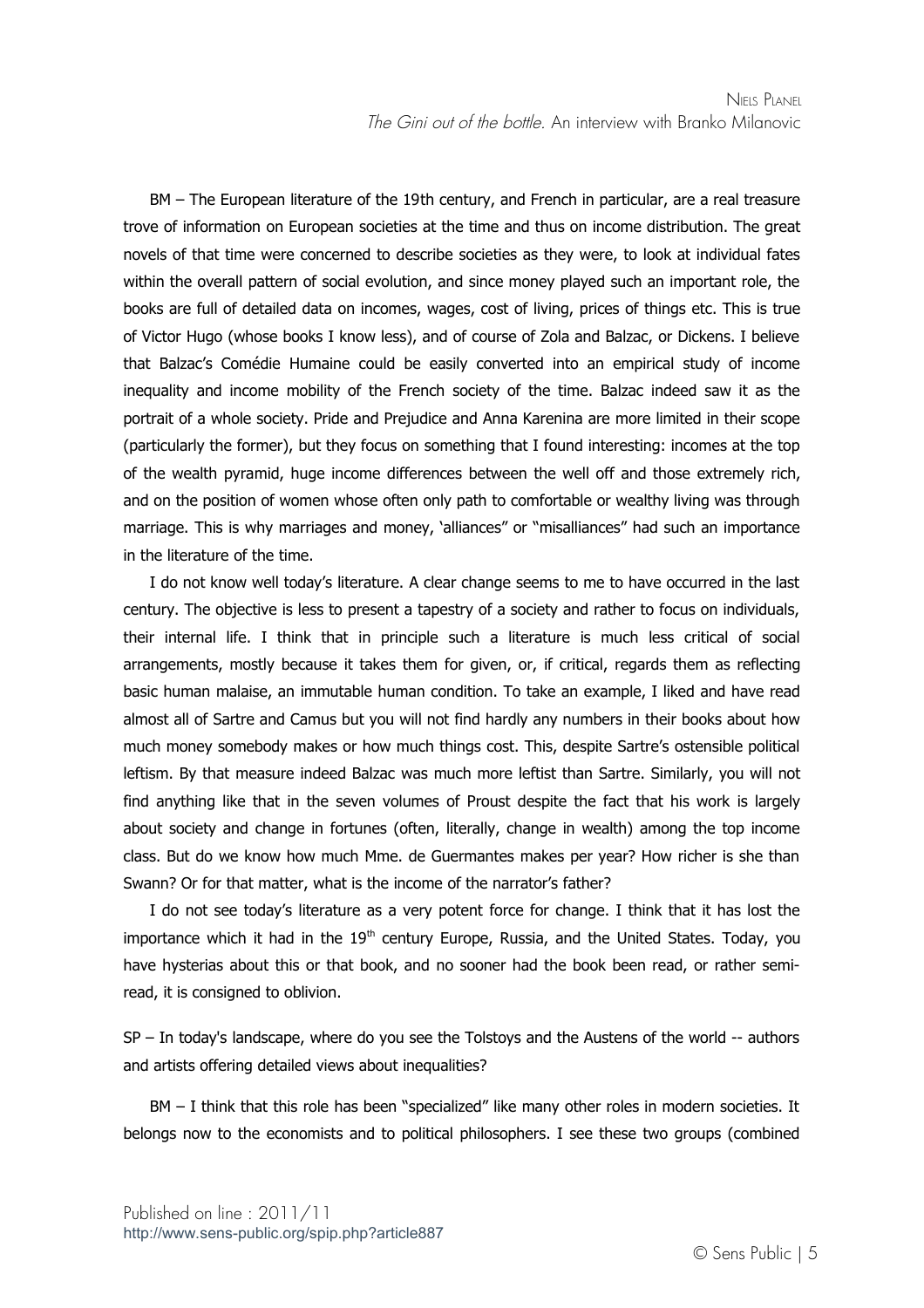perhaps with sociologists to the extent that they are willing to study serious social phenomena rather than the minutiae of human behavior), as the people, pushed by their professional interests perhaps, who can say something about inequalities in the societies in which we live. And say something that is not merely "guesses", or "feelings" but is based on empirical evidence or (in the case of political philosophers) on serious study and analysis of the way societies can or should be organized.

To be clear I want to give one example. Consider the current movement of the *indignados*, the movement of (as the slogan says) "99 percent vs. 1 percent". But if we ask where, in the global income distribution, are many of these "99 percent" who demonstrate in rich countries, we find that they are in the upper portion of the global income distribution, say around the  $80<sup>th</sup>$  percentile. In other words, they are richer than  $4/5<sup>th</sup>$  of the people living in the world. Now, it is not an argument why they should not demonstrate, but this empirical fact immediately opens up the next question, the one addressed by political philosophers.

Suppose, not wholly unrealistically, that globalization works in such a way as to increase incomes of some of these "other"  $4/5<sup>th</sup>$  of mankind, those living in China, India, Africa, and reduces incomes of those who demonstrate in the streets of the rich countries. What should be our answer to that? Should we look at what is better for the world, and say to these "99 percent": you guys are already rich by world standards, let now some others, who are ready to do the same job for a fraction of the money you want, get it, and improve their own lot a bit, acquire hot water, or give safe birth for example, things that you already have and take for granted. Or should we on the contrary say that unless we first organize well the distribution in each individual country, that is, redistribute from the top 1% to the other 99%, nothing worthwhile globally can be done? A global optimum should then be reached when each individual country takes best care of itself first. The latter position was John Rawls'; the former position is of more radical political philosophers.

SP – Until the end, your book seems to refuse to step into political considerations about inequality. What is the role of politics in fighting or contributing to inequality?

BM – I wanted to make my book relatively neutral of today's politics. Advocacy books with long and silly titles do not live long. They are "ephemerides". Who remembers today books that twenty years ago warned of a Japanese takeover of the world and urged Western governments to fight back? And before, it was OPEC, and even before the Soviet Union.

Reducing inequality will be a long and drawn-out process. Since the late 1970s, a large spurt to inequality in the West occurred as a result of the ideological change at the forefront of which were economists like Hayek and Friedman, and the Chicago school in general. Their prescriptions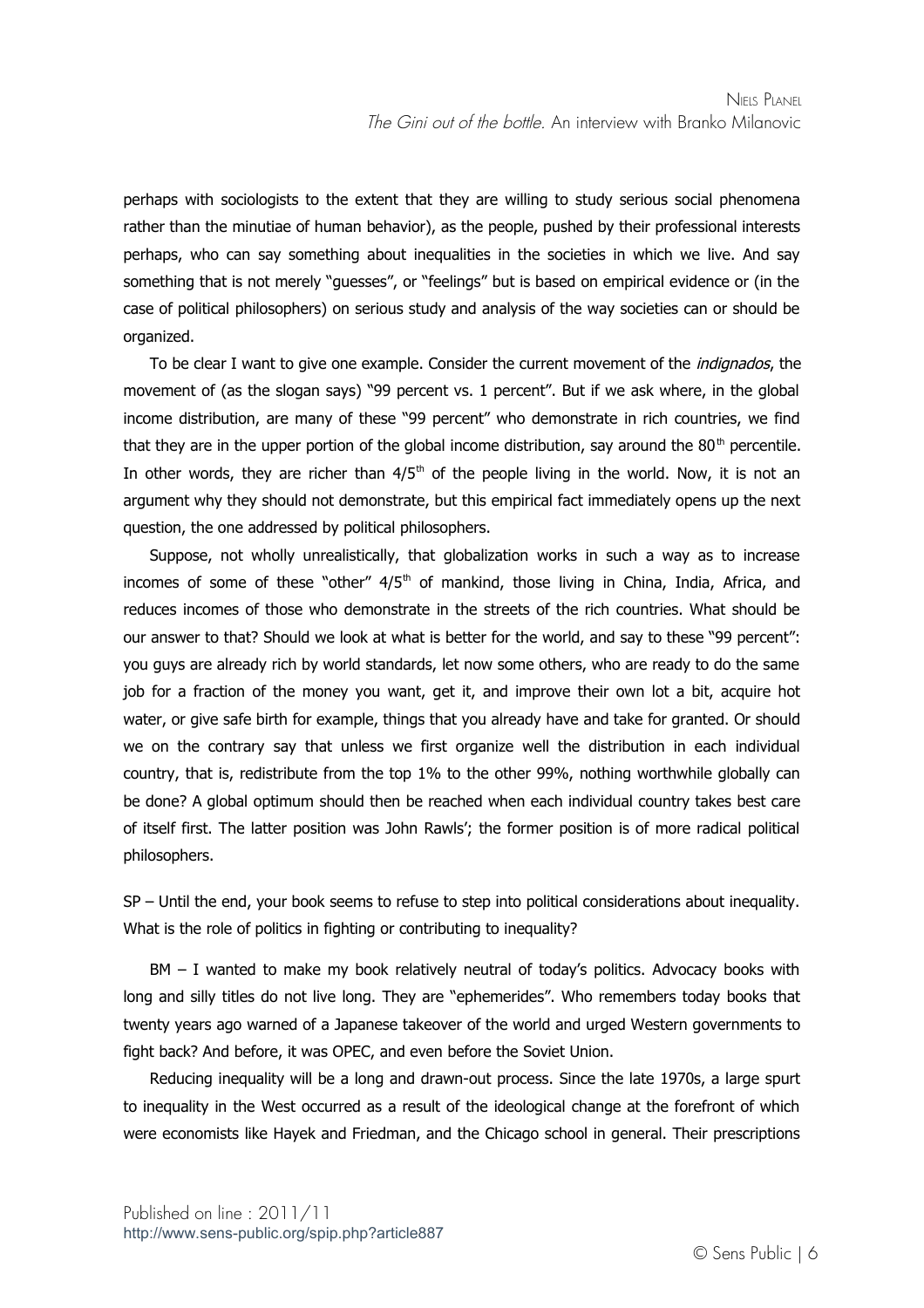were implemented by Margaret Thatcher and Ronald Reagan. At the same time, Deng Xiaoping, following the same ideology ("to be rich is to be glorious") implemented similar neo-liberal reforms in China. In many respects, the reforms both in the West and China have been extraordinarily successful.

But they have failed to deliver a much happier society. Money, very unequally distributed, has fuelled corruption, allowed ostentatious living, trivialized concern with poverty of others through often fake rich-owned toy organizations that are ostensibly supposed to help the poor, reduced essential social services in which the idea of citizenship was embodied, like education and health. Western societies have become much richer, but, to use the famous Thatcher's quip, they have become much less societies: they are often just collections of mutually competing individuals. China has become immensely richer than in 1978, but it is one of the few countries in the world where people are every year becoming less happy, according to World Values Survey. And the same neoliberal programs, applied in Russia, after nearly failing to destroy the country, have led to massive increases in mortality and destroyed any social bonds and replaced them with anomie and cynicism.

So, to undo some of these developments, we need years of change. Moreover, we do not even see on the horizon how this clear demand for change can be effectively translated into the political process, and how politicians can ride on it to win elections. For, until they see it as a winning strategy, they will not exactly fall one over another to run on that platform. Obama has been a great disappointment in that regard. He was endowed with a massive mandate for change and has done very little.

We are often pessimistic or even cynical about the ability of politicians to deliver change. But note the ability to deliver change in a democracy primarily depends on what population wants. So perhaps we should look more at ourselves than at politicians to understand why the change of the current economic model is so difficult. Despite many negative effects of neoliberalism (which I just mentioned above), a large segment of the population has benefitted from it, and even some who have not "objectively" gained have fully internalized its values. We all seem to want a house bought with no down payment, we want a cheap second car if we get a cheap bank's loan, we run credit card debt way beyond our means, we do not want gas prices increased, we want to travel in airplanes even if they create pollution, we run air-condition whenever the temperature exceed 25 degrees Celsius, we want to see all the latest DVDs and movies, we own several latest TV sets… We often complain about precarious employment but don't want to give up any of the benefits, real or false, derived from the Reagan-Thatcher approach to economics.

When a sufficient majority of people feels differently, I am sure that there would be politicians who will figure this out, and win elections with this new (pro-equality) program, and even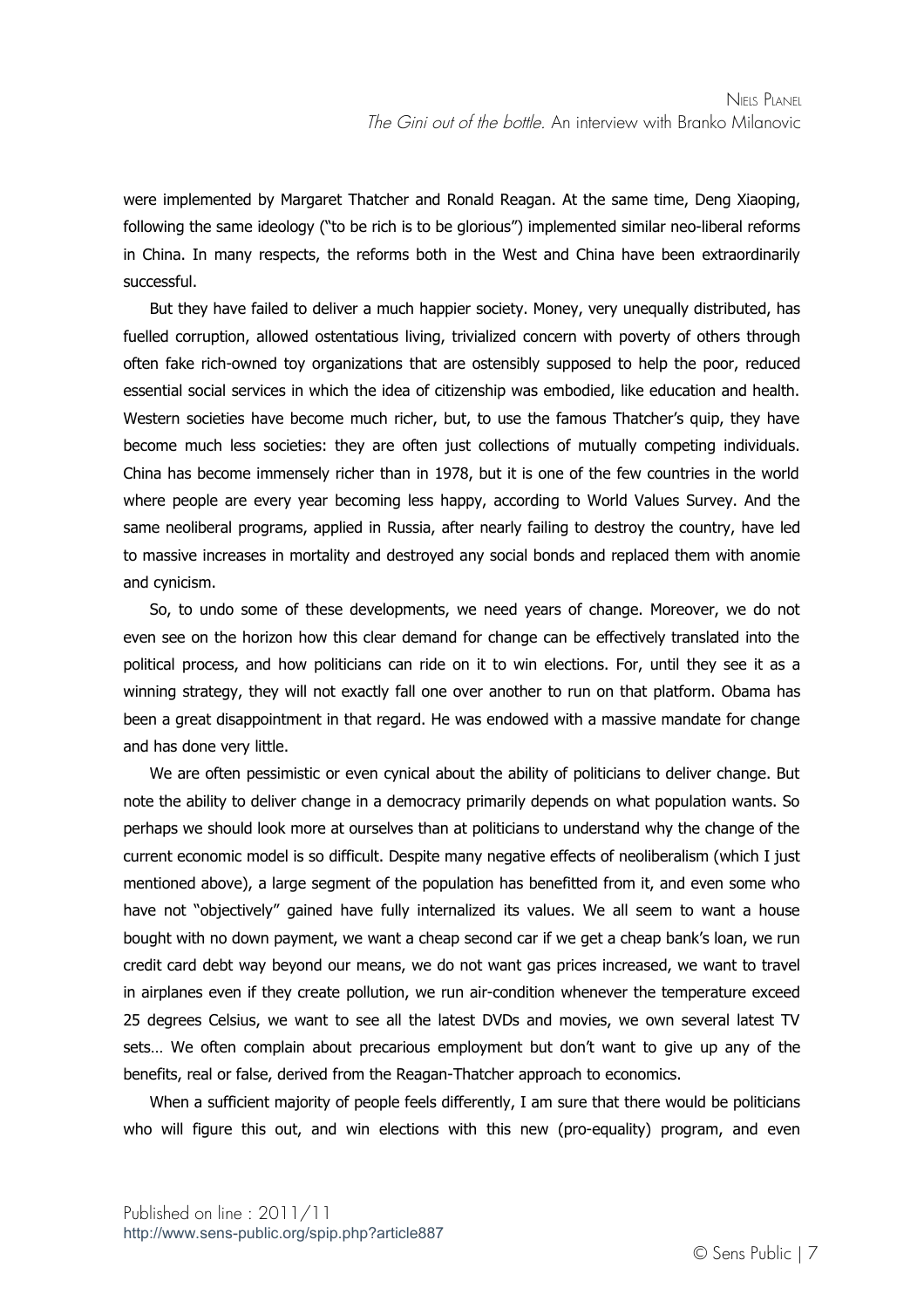implement it. Politicians are just entrepreneurs: if people want a given policy, they will deliver it, the same way that a coffee store will deliver you a gourmet coffee provided enough of us want it and are ready to pay.

SP – Did inequality become a global currency in today's world, or is prosperity more widely shared than in the past?

BM – Global inequality, inequality between all citizens in the world, has been at a very high plateau for the last 20 years. That high plateau is the highest level ever; after the industrial revolution some classes, and then some nations, became rich and the others remained poor. That has driven global inequality up from around 1820 to about 1970-80. After that it basically remained without a clear trend, staying at that very high level. But in the last 10 years, thanks to high growth rates of India and China, we may be beginning to see a decline in global inequality. If these trends continue in the next twenty or thirty years, global inequality may substantially go down. But one should not forget that it crucially depends on what happens with China, and that other poor and populous countries like Nigeria, Bangladesh, the Philippines, Sudan etc., have not seen much growth. As their populations grow, they would push global inequality up.

On the other hand, the world today is richer than at any point in history. There is no doubt about that. The 20th century was rightly called by Eric Hobsbawm "the century of the extremes": never before has so much progress for so many people been realized, and never have so many people been killed and exterminated by extreme ideologies. It was indeed a century of wealthcreation and massive destruction of people. The challenge of the 21st century is to stop the latter. But the developments in the first decade of this century do not yield many reasons to be optimistic.

SP – What would be the best way to limit inequalities in a globalized world?

BM – There are three ways to do it. The first is greater redistribution from rich world to the poor. We can easily dismiss that route. Total official development aid is slightly in excess of \$100 billion per year, which is about equal to the amount paid in bonuses for "good performance" by Goldman Sachs since the beginning of the crisis. Such amounts are not going to solve global poverty or global inequality, and if anything these funds will become less as the rich world has a hard time getting out of its crisis.

The second way is to accelerate growth of the poor countries, and Africa in particular. This is actually the best way to deal with both poverty and inequality. But this is more easily said than done. Although the last decade has been generally good for Africa, the overall record of the postindependence is bad, and in some cases catastrophically bad. However, I am not wholly